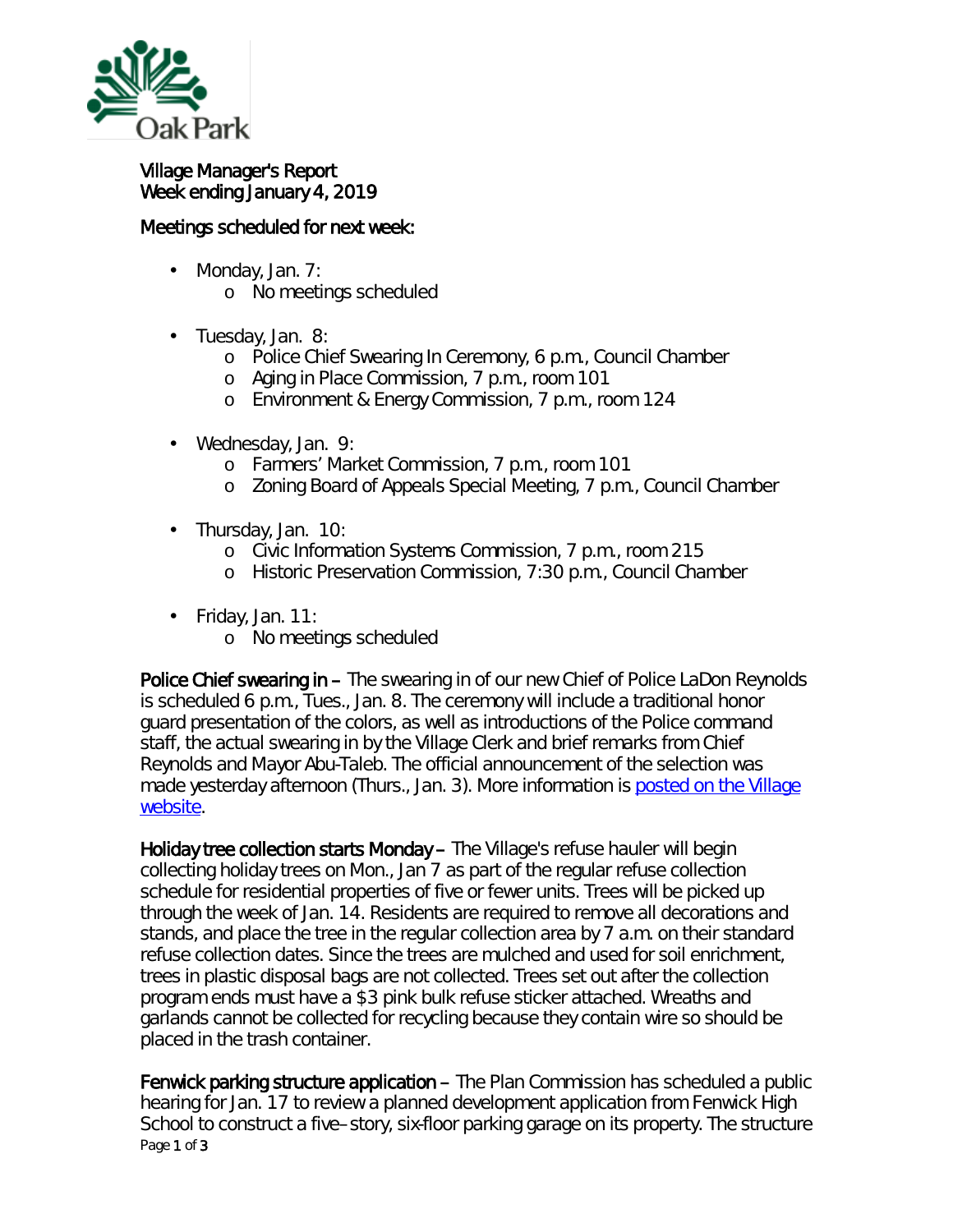would be approximately 62 feet tall and have 350 parking spaces, with a facade in the same style as the existing historic building. Fenwick is requesting allowances for height and corner side yard setback. Maximum allowed height is 45 feet. The required setback is 15 feet, but the proposed structure would be set back nine feet in line with the existing structure. Fenwick also is asking the Village to vacate a public alley that currently has access from East Avenue to the west and Scoville Avenue to the east. An access easement would be maintained for the adjacent apartment building. The application packet is posted on the Plan Commission page of the Village [website.](https://www.oak-park.us/your-government/citizen-commissions/plan-commission) The alley vacation application is under the last tab of the application.

Landmark nomination filed – Under provisions in the Village Code, residents have filed a landmark nomination was filed on Dec. 28 for 640 – 660 Madison St., which is owned by Steve Foley and also known as the *Hill Motor Sales Company.* As required by Village ordinance, the Historic Preservation Commission must make a preliminary determination of eligibility for the building at its next meeting, which is scheduled for 7:30 p.m., Thurs., Jan. 10. In general, the next steps in the process would include sending notices to nearby property owners and holding a public hearing before the HPC, which then would make a recommendation to the Village Board for consideration.

A Day in Our Village recruitment begins – June may seem like a long way from January, but planning already is well underway for *[A Day in Our Village](http://r20.rs6.net/tn.jsp?f=001GdZZXx49daFLFe9pC0psquatYbDnWeevfklqYOAA9SztdKd-ns6fnbfpTPD3IUxT-LH-7yo-MZXXFAUqtviuTDZncbS581wYqvbPbm9_QAyI3YiPMQqb0mEv5oOmjIBVqXerc5VYp4Z0geknZS1lGT_rEqryGVHs2I3akD6iieu88TvA9WLKG_7nCyvWd1oD20DgEMTU7SPJm1aBWOmujqQ9p1MBqI31r1T-hOE_fGeI4R4484g7aoP5RjUHx1IVpV4L-bgZPmQCzMM7ohfyMgz5XxYWSOFnUcCPkUNQ8iqe3rJFVZHFDfoMam4aXEOSzBbU6PsnttRP_e70cICWXw==&c=D-a602It618xg1fazTC5lMLT92pFhXcAzjAx6ORtaSRdqRd5tM1U6g==&ch=-jnyF_7PY7GRv-n0Vj1-uEOzfvAhlCBKLMNAL1TqDDXxmD0_Nj05gg==)*. This year's event is scheduled for Sun., June 2. A variety of volunteers is needed to help promote and staff the event, which includes activity booths, demonstrations, entertainment and food. Anyone interested in volunteering or more information is urged to call 708.358.5407 or email [community@oak-park.us.](mailto:community@oak-park.us)

Weather response – Streets Division crews were on Village streets periodically from Fri., Dec. 28 through Wed., Jan. 2, in response to light snow and freezing rain that created the potential for travel issues. The half an inch of snow that fell on Saturday evening (Dec. 29) was the biggest challenge, requiring eight drivers to provide a proper response. Crews re-salted overpasses on Monday (Dec. 31) and main streets on Wednesday (Jan. 2).

Miscellaneous project updates – Streetscape work has continued to progress along South Boulevard between Harlem Avenue and Marion Street. The decorative crosswalk near the CTA entrance was installed this week, and installation of the bluestone sidewalk pavers along the [Eleven33 development](https://oakparkeconomicdevelopmentcorporation.org/portfolio/lincoln-property-co-development/) frontage is set to follow. All bluestone sidewalk pavers are expected to be installed by the end of the month. The new brick section of South Boulevard will re-open to traffic as soon as required traffic safety markings are applied, a final step that has been delayed by weather conditions. As for other winter projects, annual cleaning and inspections of sewer mains will begin soon at various locations throughout the Village. Streets should remain open during the inspection process, which typically takes about a month to complete.

Page 2 of 3 Public Works Activities – Water & Sewer Division crews repaired a water main break at 1125 Linden Ave. and a water service line leak at 1108 Chicago Ave. Crews also replaced broken basins at Garfield Street and Kenilworth Avenue and at 923 Garfield St., power cleaned sewers at various locations, repaired a water shutoff valve at 531 N. Humphrey Ave and inspected fire hydrants to identify needed repairs. Streets